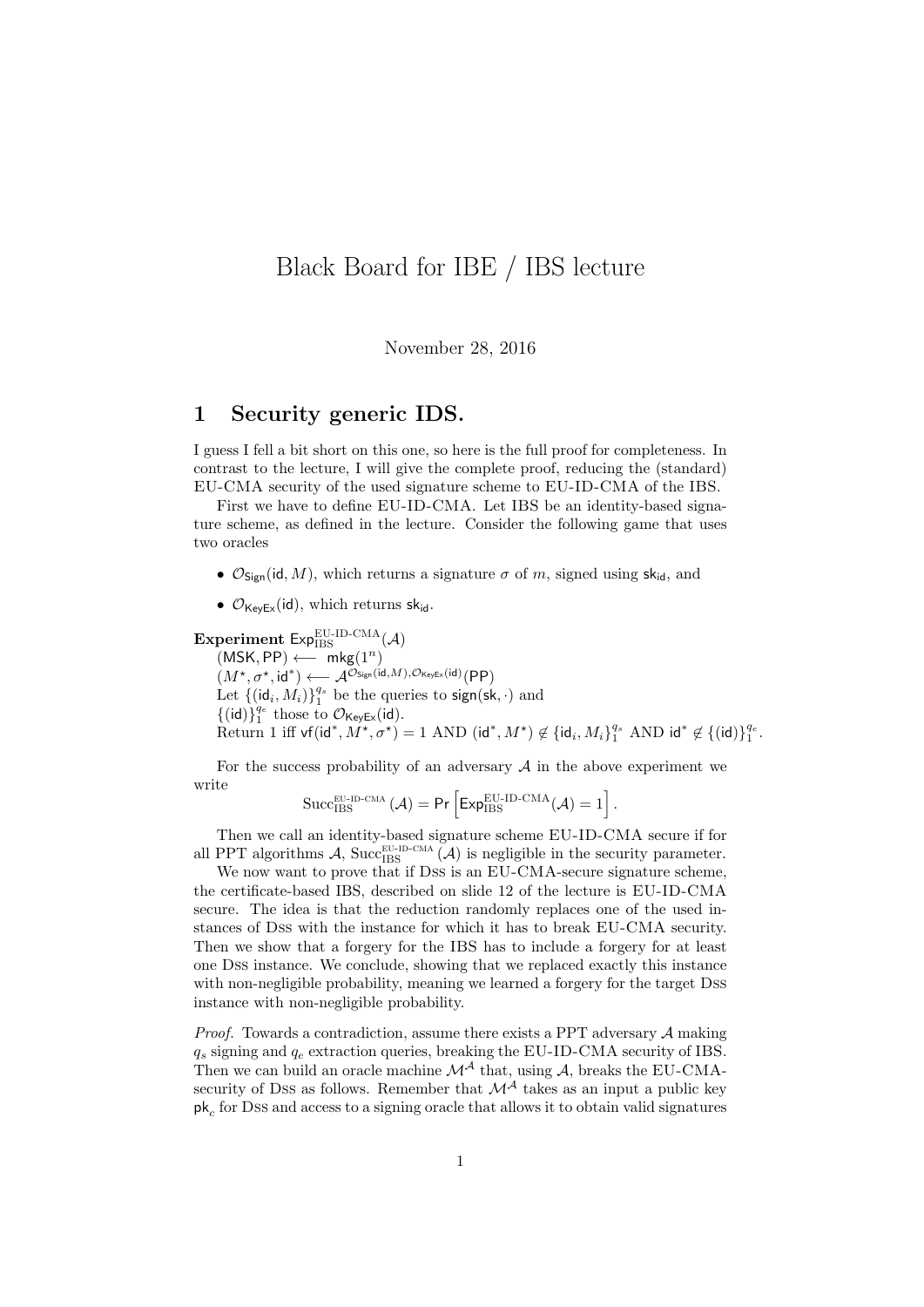of arbitrary messages under pk as it plays in the EU-CMA game. Now assume that  $\mathcal{M}^{\mathcal{A}}$  knows for how many different id's  $\mathcal{A}$  will make some queries (of any type). Call this number q. Obviously,  $q \leq q_s + q_e$  and it must be polynomially bounded as  $A$  runs in polynomial time (and each query takes at least time 1).

First,  $\mathcal{M}^{\mathcal{A}}$  samples a random index  $i \in [0, q]$ .  $\mathcal{M}^{\mathcal{A}}$  will use pk<sub>c</sub> and the signing oracle

- for the master key pair, if  $i = 0$ , or
- for the *i*th identity that the adversary makes any query for.

For all other identities,  $\mathcal{M}^{\mathcal{A}}$  just behaves like the key generation center and generates a new key pair. Note that  $\mathcal{M}^{\mathcal{A}}$  can answer all signing queries. For all identities but the *i*th one,  $\mathcal{M}^{\mathcal{A}}$  knows the secret key. For the *i*th identity,  $\mathcal{M}^{\mathcal{A}}$ forwards any signing query to the signing oracle for  $pk_c$ . Also note that  $\mathcal{M}^{\mathcal{A}}$ can answer all key extraction queries besides the one for the *i*th identity. If  $A$ makes a key extraction query for the *i*th identity,  $\mathcal{M}^{\mathcal{A}}$  aborts. Otherwise, when A returns a valid forgery  $(M^*, \sigma^*, id^*)$ , there are two mutually exclusive cases:

- If id<sup>∗</sup> did not appear in any query before, then there exists no certificate for id<sup>\*</sup>. This means, A has forged a signature cert on message (id $||pk$ ), where pk is the public key A used for  $id^*$ . In that case, if  $i = 0$ ,  $\mathcal{M}^{\mathcal{A}}$ returns this forgery, else,  $\mathcal{M}^{\mathcal{A}}$  aborts.
- If id<sup>∗</sup> did appear in a query, there are two more cases.
	- Either, the public key pk that  $A$  uses for  $\mathsf{id}^*$  is the same as the one used in the queries. In this case, A must have forged the user signature. So, if  $id^*$  is the *i*th identity,  $\mathcal{M}^{\mathcal{A}}$  extracts the user signature from the IBS signature  $\sigma^*$  and outputs it, or aborts otherwise.
	- Or, if pk is different from the one that  $\mathcal{M}^{\mathcal{A}}$  used in previous queries, obviously  $A$  must have forged a certificate, i.e., a signature under the master key pair. In this case  $\mathcal{M}^{\mathcal{A}}$  extracts the forgery as above if  $i = 0$ , or aborts if  $i \neq 0$ .

Summing up, A always either forges a certificate or a user signature. The former is useful for  $\mathcal{M}^{\mathcal{A}}$  if  $i=0$ , the latter if  $\mathsf{id}^*$  is the *i*th identity.

We can now analyze the success probability, categorizing  $A$  depending on the type of forgery she does. If A forges a certificate,  $\mathcal{M}^{\mathcal{A}}$  succeeds with  $1/(q+1)$ times the probability that A succeeds as  $i = 0$  with probability  $1/(q + 1)$  and  $\mathcal{M}^{\mathcal{A}}$  will not abort in this case as it can answer all extraction queries. If  $\mathcal{A}$ forges a user signature,  $\mathcal{M}^{\mathcal{A}}$  also succeeds with  $1/(q+1)$  times the probability that A succeeds as id is the *i*th identity with probability  $1/(q+1)$ . Under this condition,  $\mathcal{M}^{\mathcal{A}}$  also never aborts as  $\mathcal{A}$  is not allowed to ask a key extraction query for  $id^*$ . Applying a union bound, we see that in total  $\mathcal{M}^{\mathcal{A}}$  succeeds with  $1/(q+1)$  times the probability that A succeeds.

#### $\Box$

## 2 Factoring given  $n, d(0, e)$

• No nice, simple way!